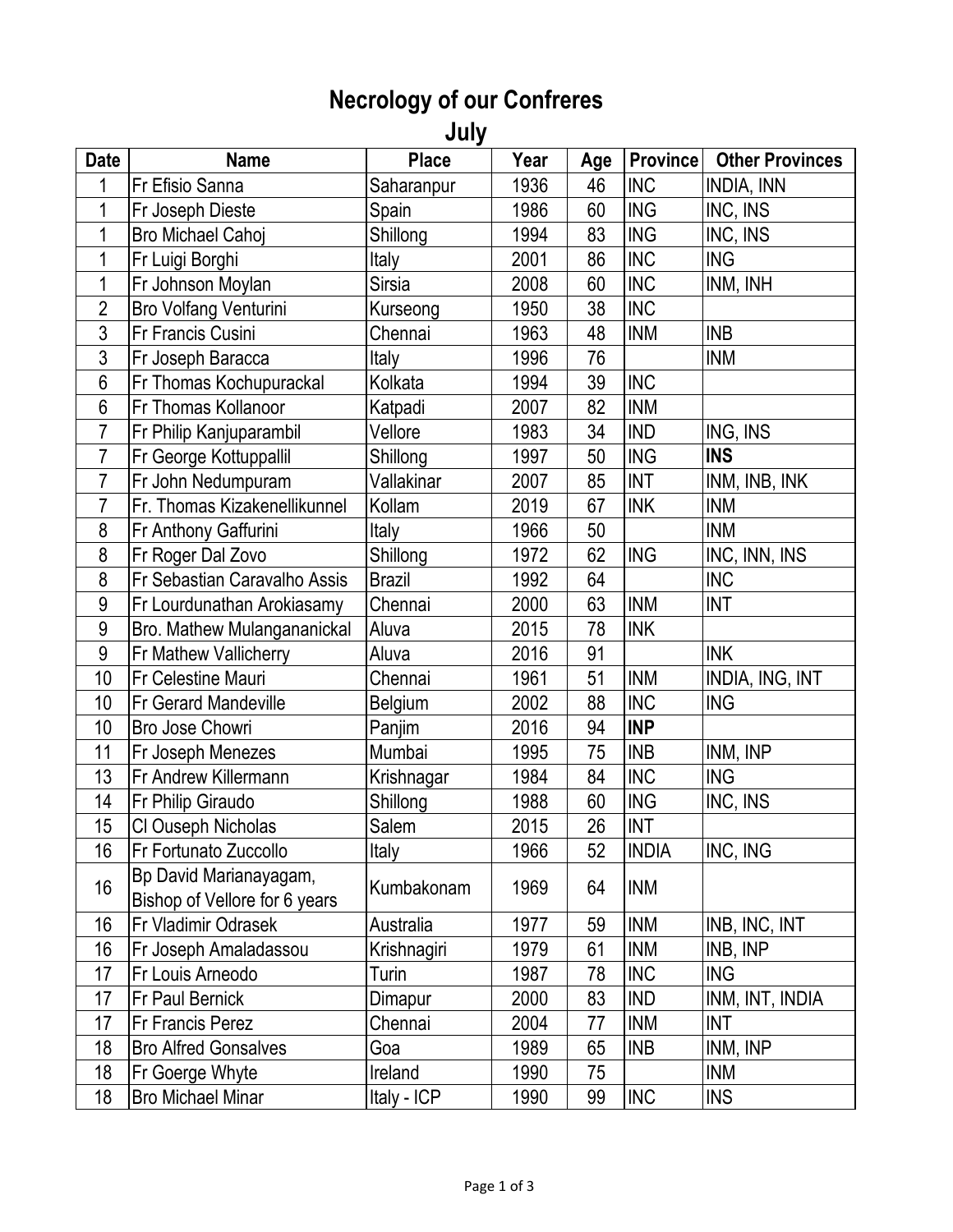## **Necrology of our Confreres**

**July**

| <b>Date</b> | <b>Name</b>                                                              | <b>Place</b>   | Year | Age | <b>Province</b> | <b>Other Provinces</b>          |
|-------------|--------------------------------------------------------------------------|----------------|------|-----|-----------------|---------------------------------|
| 18          | Fr Arulappa Madlemuthu                                                   | Ajjanahalli    | 2015 | 38  | <b>INK</b>      |                                 |
| 18          | Fr Thomas Myladoor, Provincial                                           | Ajjanahalli    | 2015 | 82  | <b>INK</b>      |                                 |
|             | of INK for 6 years                                                       |                |      |     |                 | <b>INM</b>                      |
| 18          | Fr Jude D'Mello                                                          | Mumbai         | 2018 | 51  | <b>INB</b>      |                                 |
| 19          | Fr Louis Del Nevo                                                        | Italy          | 1955 | 48  | <b>INC</b>      | <b>ING</b>                      |
| 19          | Fr Dario Composta                                                        | <b>Italy</b>   | 2002 | 85  | <b>INC</b>      | <b>INS</b>                      |
| 19          | Fr Bosco Pereira                                                         | Mumbai         | 2013 | 64  | <b>INB</b>      |                                 |
| 20          | <b>Bro Kenneth Sequeira</b>                                              | Mumbai         | 1990 | 67  | <b>INB</b>      | INM, INP                        |
| 20          | Fr Mauro Cassarotti, Provincial<br>of INC for 3 year, INB for 2<br>years | Mumbai         | 2007 | 90  | <b>INB</b>      | INM, INC, ING, INT,<br>INP, INS |
| 20          | Fr Sebastian Karotemprel                                                 | Shillong       | 2014 | 83  | <b>INS</b>      | ING, INB, INM                   |
| 22          | Fr Vincent Lazzaro                                                       | Kolkata        | 1992 | 90  | <b>INC</b>      | <b>INDIA</b>                    |
| 22          | <b>Bro Gabriel Fernandez</b>                                             | Hyderabad      | 2008 | 76  | <b>INH</b>      | INM, INK, INT                   |
| 23          | Fr Emmanuel Janze                                                        | Negombo        | 2018 | 75  | <b>LKC</b>      |                                 |
| 25          | Fr Thomas Garcia Lopes                                                   | Shillong       | 1988 | 87  | <b>ING</b>      | INDIA, INM, INC,<br>IND, INS    |
| 25          | Fr P Chinnappan Gnanapragasa Chennai                                     |                | 1993 | 75  | <b>INM</b>      | <b>INT</b>                      |
| 26          | Fr Angelo Castelli                                                       | Chennai        | 1984 | 74  | <b>INM</b>      | <b>INT</b>                      |
| 26          | <b>Bro Venantius Minj</b>                                                | Guwahati       | 1991 | 64  | <b>ING</b>      | <b>INC</b>                      |
| 26          | Fr Natale Cignata                                                        | Italy          | 1998 | 93  | <b>INDIA</b>    | <b>INC</b>                      |
| 26          | Fr Rajendra Albinus J Ekka                                               | Hazaribad      | 2015 | 44  | <b>ING</b>      |                                 |
| 27          | Fr John Zampetti                                                         | Italy          | 1983 | 75  | <b>INC</b>      | ING, INS                        |
| 27          | Fr Julius Matteucci                                                      | Kolkata        | 2007 | 87  | <b>INC</b>      |                                 |
| 27          | Fr. KAIPPALLIMYALIL Joseph (Dibrugarh                                    |                | 2020 | 55  | <b>IND</b>      |                                 |
| 28          | Fr Francis Volpi                                                         | Venezuela      | 1971 | 69  | <b>INDIA</b>    | INC, ING                        |
| 28          | Fr Cajetan Guidotto                                                      | Shillong       | 1999 | 78  | <b>ING</b>      | INC, INS                        |
| 28          | Bro Lourduraj Medabalimi                                                 | Chennai        | 2000 | 61  | <b>INM</b>      |                                 |
| 28          | Fr Nathaniel Topno                                                       | <b>Borgang</b> | 2011 | 68  | <b>IND</b>      | <b>ING</b>                      |
| 29          | Fr Santo Di Vita                                                         | Katpadi        | 1983 | 69  | <b>INM</b>      |                                 |
| 29          | Fr Anthony Saballauskas                                                  | <b>USA</b>     | 1987 | 82  | <b>INDIA</b>    | <b>INM</b>                      |
| 29          | Fr Justin Lynkohi                                                        | Shillong       | 2008 | 60  | <b>ING</b>      | <b>INS</b>                      |
| 30          | <b>Bro Santi Mantarro</b>                                                | Shillong       | 1971 | 71  | <b>ING</b>      | INDIA, INC                      |
| 30          | Fr John Schilder                                                         | Kolkata        | 1983 | 76  | <b>INC</b>      | <b>INDIA, INS</b>               |